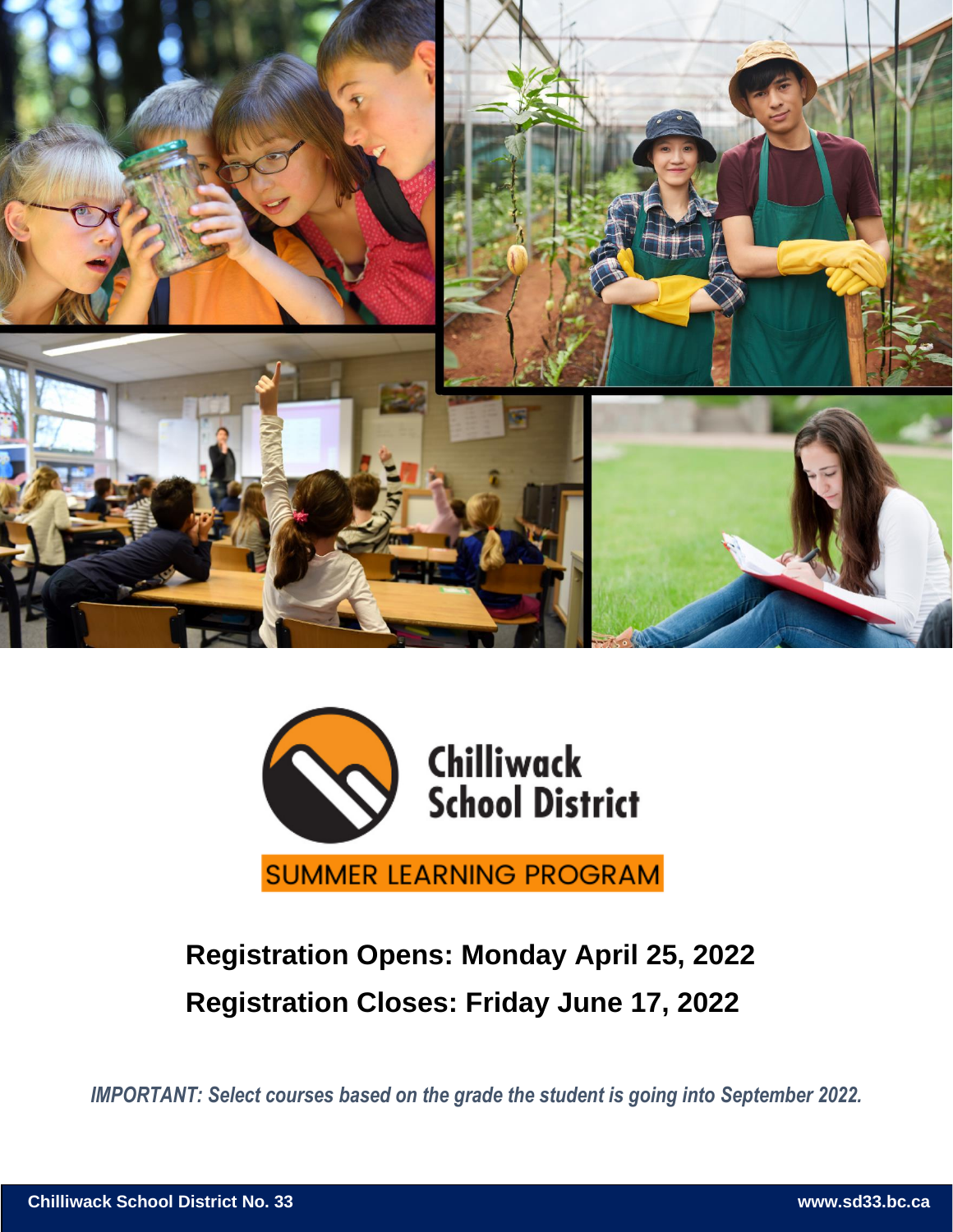

### **Summer Learning Program Opportunities**

Unless otherwise indicated, all courses will be offered at the Chilliwack Secondary School Campus, 46363 Yale Road, Chilliwack.

| <b>Agriculture Program</b>           | Grade        | Page           |
|--------------------------------------|--------------|----------------|
| <b>FULL</b> Elementary Agriculture   | $3 - 5$      | 4              |
| Program                              |              |                |
| Sustainable Vegetable Production     | $6 - 8$      | 4              |
| Sustainable Vegetable Production     | $9 - 12$     | $\overline{4}$ |
| <b>Elementary</b>                    | Grade        | Page           |
| <b>Be Fit With Lit</b>               | $2 - 5$      | 5              |
| Coding for Kids                      | $4 - 5$      | 5              |
| <b>Digital Literacy</b>              | $4 - 5$      | 5              |
| English Language Learning (ELL)      | $1 - 5$      | 5              |
| <b>Indigenous Summer Learning</b>    | $1 - 5$      | 6              |
| Program                              |              |                |
| Math on the Move                     | $2 - 3$      | 6              |
| Math on the Move                     | $4 - 5$      | 6              |
| <b>Reading Rangers</b>               | $2 - 3$      | 6              |
| The 3 R's on the Move                | $1 - 2$      | 6              |
| <b>Middle</b>                        | <b>Grade</b> | Page           |
| Band                                 | $6 - 8$      | 7              |
| Digital Literacy and Coding          | $6 - 8$      | $\overline{7}$ |
| <b>Fine Arts</b>                     | $6 - 8$      | $\overline{7}$ |
| <b>Summit Course</b>                 | 8            | $\overline{7}$ |
| Summit (Mini) Course                 | $6 - 7$      | $\overline{7}$ |
| <b>Transitional Sampler</b>          | 6            | 7              |
| <b>Secondary</b>                     | Grade        | Page           |
|                                      |              |                |
| Grade 10 - 12 Course Repair          | $10 - 12$    | 9              |
| <b>Grade 9 Course Completion</b>     | 9            | 9              |
| <b>Secondary Full Credit Courses</b> | $10 - 12$    | 9              |
| <b>Transitional Sampler</b>          | 9            | 10             |
| <b>Outdoor Adventures</b>            | <b>Grade</b> | Page           |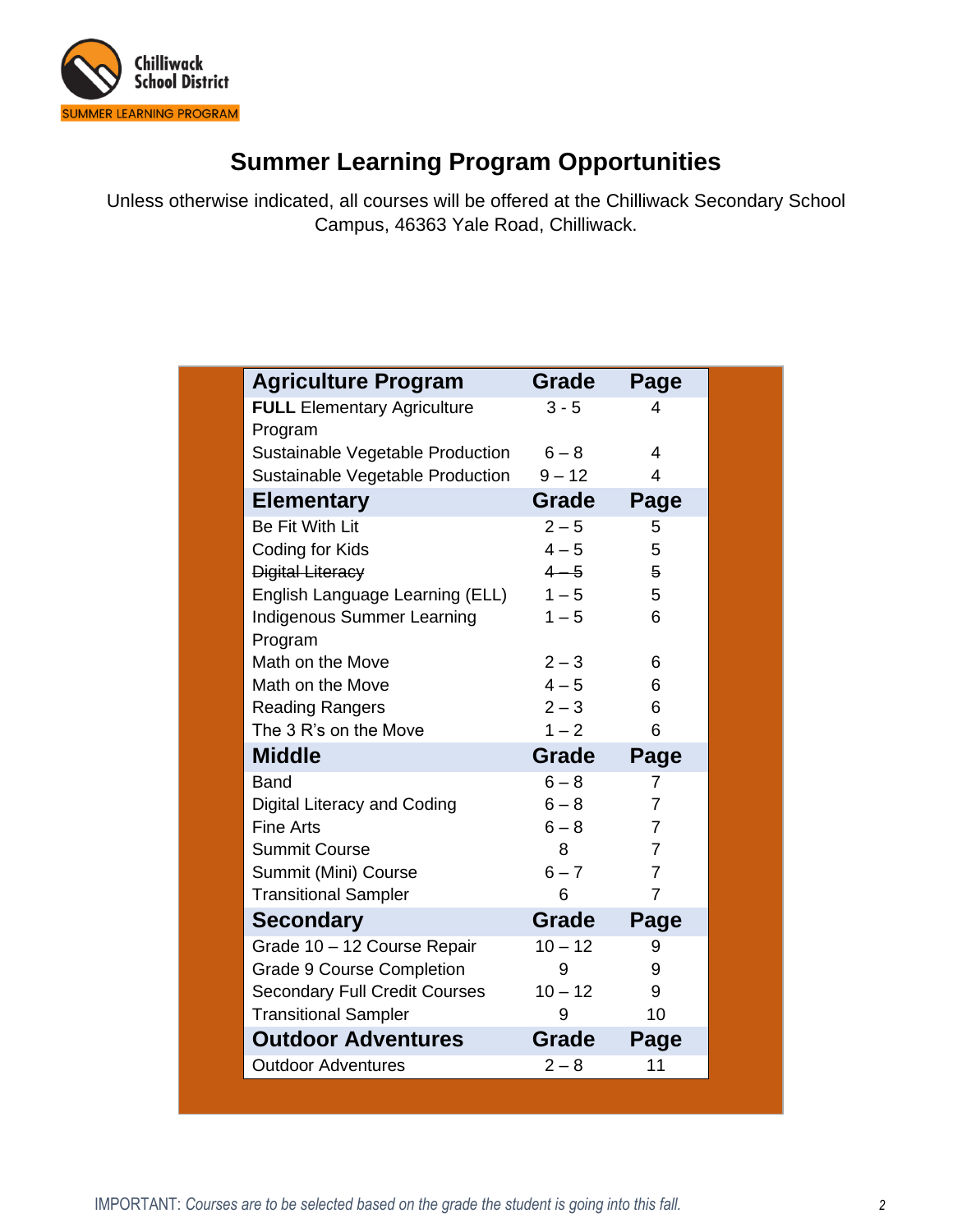

## **REGISTRATION INFORMATION**

### **Registration is open April 25 – June 17, 2022**

**Register early!** Classes fill quickly and registration is accepted on a first come first serve basis.

#### **In District (current SD 33) Students:**

Complete online registration: <https://sd33.bc.ca/summer-learning-2022>

#### **Out of District (independent or homeschool) Students:**

- Complete online registration form<https://sd33.bc.ca/summer-learning-2022>
- Proof of BC residency (email to kim parker@sd33.bc.ca)
- Student identification (email to [kim\\_parker@sd33.bc.ca\)](mailto:kim_parker@sd33.bc.ca)

#### **COST:**

| \$0.00   | School-aged residents or BC                                                      |
|----------|----------------------------------------------------------------------------------|
| \$430.00 | Non-residents of BC and International students - 2 week program                  |
| \$846.00 | (Summit Program) Non-residents of BC and International students - 4 week program |

#### **LOCATION:**

Unless otherwise specified all courses will be offered at the Chilliwack Secondary School Campus, 46363 Yale Road, Chilliwack.

#### **SCHEDULE:**

**Elementary/Middle and Grades 10 – 12:** 8:30am – 12:30pm

**Grade 9 Course Recovery:** 8:30am – 12:30

#### **NOTES:**

If your student has an **Individual Education Plan (IEP)**, or receives support from an **Education Assistant** in class, please contact your school principal or Kim Parker, Vice Principal Distributed Learning [kim\\_parker@sd33.bc.ca](mailto:kim_parker@sd33.bc.ca) or 778-689-4448 prior to registration, to discuss any specific concerns.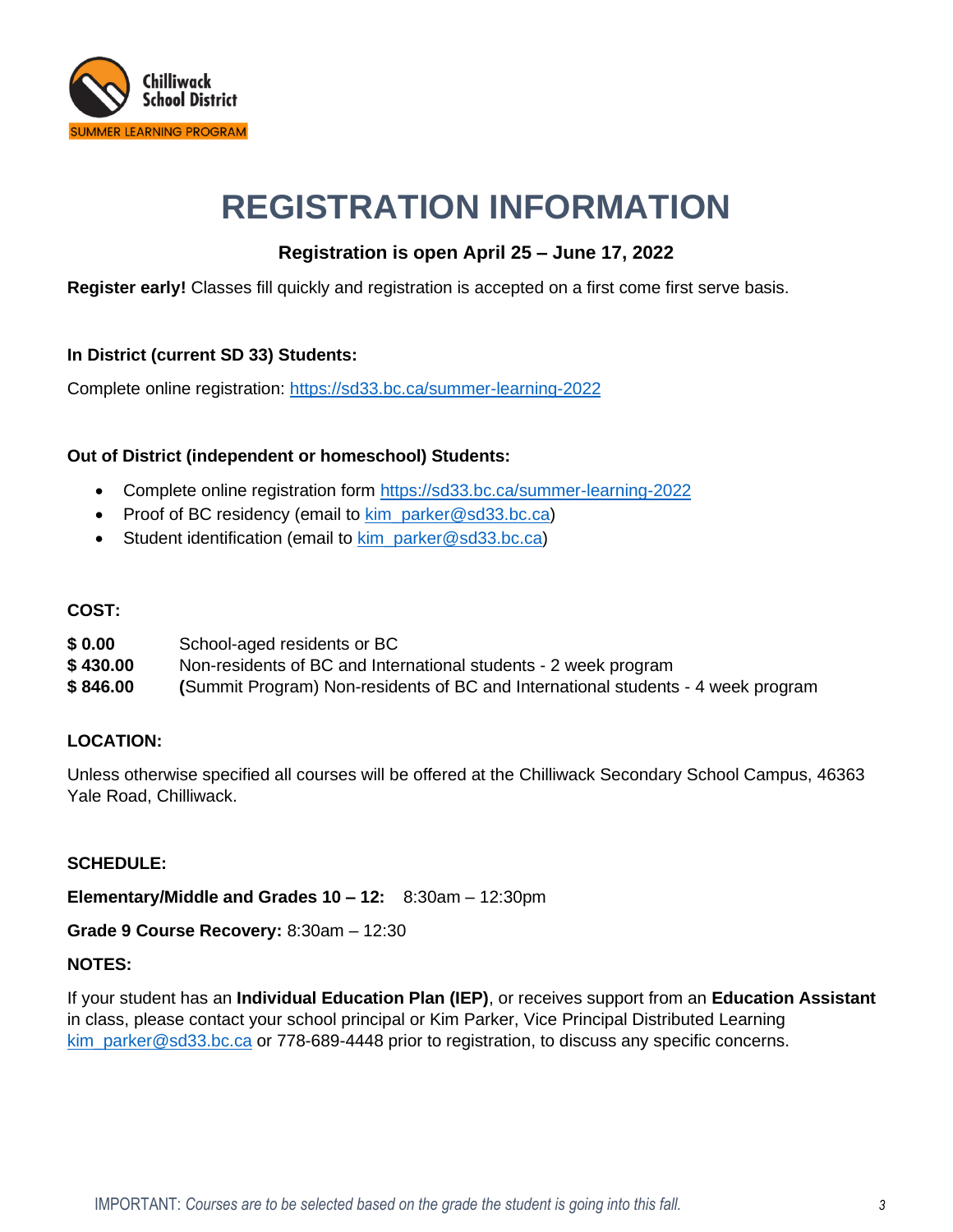# **AGRICULTURE PROGRAM**

| <b>Course</b>                                                   | <b>Grade</b> | <b>Description</b>                                                                                                                                                                                                                                                                                                                                                                                                                                                                                                                                 |
|-----------------------------------------------------------------|--------------|----------------------------------------------------------------------------------------------------------------------------------------------------------------------------------------------------------------------------------------------------------------------------------------------------------------------------------------------------------------------------------------------------------------------------------------------------------------------------------------------------------------------------------------------------|
| <b>Elementary</b><br><b>Agriculture</b><br>Program              | $3 - 5$      | This course will engage students in hands-on learning to enrich their knowledge<br>of local agriculture. This course will integrate science, social studies and ADST<br>utcomes.                                                                                                                                                                                                                                                                                                                                                                   |
| 5 week COURSE FULL                                              |              | cation: Sardis Secondary Farm (Richardson Road)                                                                                                                                                                                                                                                                                                                                                                                                                                                                                                    |
|                                                                 |              | <b>Dates:</b> every Wednesday and Thursday, July - August                                                                                                                                                                                                                                                                                                                                                                                                                                                                                          |
|                                                                 |              | <b>Time:</b> $9:00am - 12:00pm$                                                                                                                                                                                                                                                                                                                                                                                                                                                                                                                    |
| <b>Sustainable</b><br>Vegetable<br><b>Production</b><br>5 weeks | $6 - 8$      | Students will be taught about food production through practical, hands-on<br>experiences. Students will learn skills in land preparation, planning, weed<br>control, pest management, fertilizing, pruning, harvesting, marketing and sales<br>and culinary opportunities. Students will work alongside community partners who<br>are specialists in the various commodities grown. Students will take food home<br>on harvest days and be encouraged to prepare and eat the food grown with their<br>families.                                    |
|                                                                 |              | Location: Sardis Secondary Farm (Richardson Avenue) and Sardis Secondary<br>Greenhouse (SSS Campus)                                                                                                                                                                                                                                                                                                                                                                                                                                                |
|                                                                 |              | <b>Dates:</b> Tuesdays and Wednesdays, July 5 - August 25, 2022 Students must<br>attend 6 out of 14 possible dates.                                                                                                                                                                                                                                                                                                                                                                                                                                |
| <b>Sustainable</b><br>Vegetable<br><b>Production</b>            | $9 - 12$     | <b>Time:</b> $8:30am - 12:30pm$<br>Students will be taught about food production through practical, hands-on<br>experiences. Students will learn skills in land preparation, planning, weed<br>control, pest management, fertilizing, pruning, harvesting, marketing and sales<br>and culinary opportunities. Students will work alongside community partners who<br>are specialists in the various commodities grown. Students will take food home<br>on harvest days and be encouraged to prepare and eat the food grown with their<br>families. |
|                                                                 |              | Location: Sardis Secondary Farm (Richardson Avenue) and Sardis Secondary<br>Greenhouse (SSS Campus)                                                                                                                                                                                                                                                                                                                                                                                                                                                |
|                                                                 |              | <b>Dates:</b> Tuesdays and Thursdays, July 5 – August 25, 2022 Students must<br>attend 8 or 9 out of 18 possible dates. Students must also spend time at home<br>preparing food (or do additional days on-site).                                                                                                                                                                                                                                                                                                                                   |
|                                                                 |              | <b>Time:</b> $8:00am - 2:00pm$                                                                                                                                                                                                                                                                                                                                                                                                                                                                                                                     |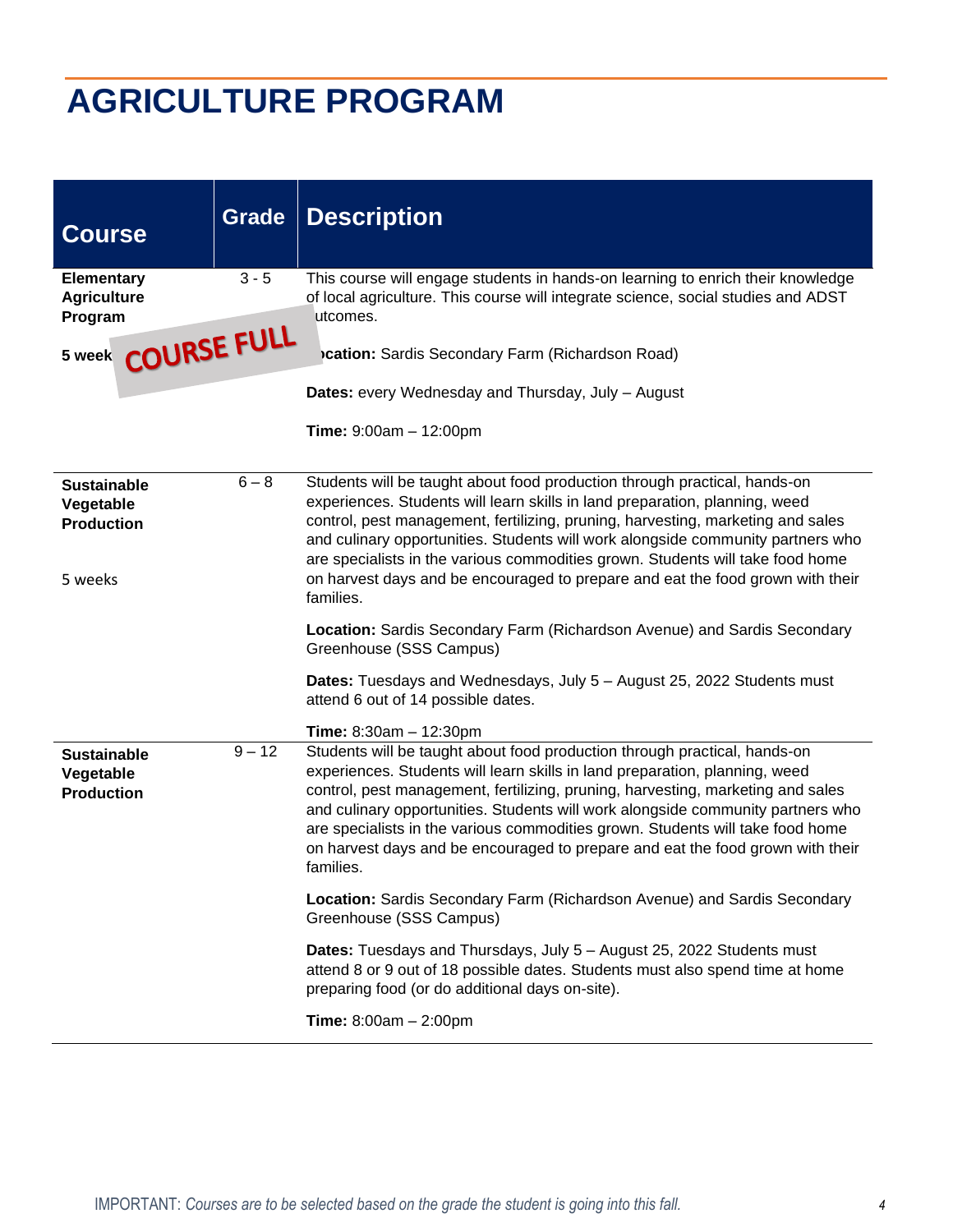## **ELEMENTARY COURSE OFFERINGS**

**Dates:** Monday July 4, 2022 – Friday July 15, 2022

**Time:** 8:30am – 12:30pm *(unless otherwise specified)*

**Location:** All courses will be held at the Chilliwack Secondary School Campus, 46363 Yale Road, Chilliwack *(unless otherwise specified).*

### **Transportation is not provided.**

| <b>Course</b>                                                  | <b>Grade</b> | <b>Description</b>                                                                                                                                                                                                                                                                                                                                                                                                                                                                                                                                                         |
|----------------------------------------------------------------|--------------|----------------------------------------------------------------------------------------------------------------------------------------------------------------------------------------------------------------------------------------------------------------------------------------------------------------------------------------------------------------------------------------------------------------------------------------------------------------------------------------------------------------------------------------------------------------------------|
| <b>Be Fit with Lit</b>                                         | $2 - 3$      | Maintain and improve your child's reading and writing level through the summer                                                                                                                                                                                                                                                                                                                                                                                                                                                                                             |
| Gr 4-5 FULL                                                    | &<br>$4 - 5$ | months and keep them active too! This program is designed to improve their<br>abilities, create a love of books and words, and get some exercise! Students<br>should wear proper running shoes.                                                                                                                                                                                                                                                                                                                                                                            |
| <b>Coding for Kids</b><br>(Imagine, Program,<br>Share, Repeat) | $4 - 5$      | This course will develop and apply your child's coding and computational<br>thinking skills while staying active at the same time. This course will teach your<br>child the Scratch programming language and how to apply it in a variety of<br>situations (animation, game design and real-world application). Collaboration<br>with peers is built into the course as a fundamental part of the coding process.<br>Physical activities will be part of each school day.                                                                                                  |
| <b>English Language</b><br><b>Learning (ELL)</b>               | $1 - 3$      | This course will provide English Language Learners the opportunity to continue<br>building English Language proficiency in all the language domains of speaking,<br>listening, reading and writing. The course will use a balanced literacy approach<br>to focus on building tier 2 vocabulary, academic conversation skills,<br>comprehension and fluency skills and working toward grade level reading and<br>writing skills.<br>Skills - Prediction activities, retelling, sequencing, writing from a picture, 3-<br>day sequence built around a story put into one day |
| <b>English Language</b><br><b>Learning (ELL)</b>               | $4 - 5$      | This course will provide English Language Learners the opportunity to continue<br>building English Language proficiency in all the language domains of speaking,<br>listening, reading, and writing. The course will use a balanced literacy approach<br>to focus on building tier 2 vocabulary, academic conversation skills as well as<br>providing structured time to build reading and writing skills.<br>Skills - summarizing (SWBST), questioning, visualizing, inferring,<br>connecting, lit circle discussions and ideagram built around a common                  |
| Indigenous<br><b>Summer Learning</b><br>Program                | $1 - 5$      | essential question with leveled text.<br>Open to all Indigenous students in grades 1 - 5 (First Nations Status, Non-<br><b>Status, Metis, Inuit)</b><br>This program will strengthen your child's Literacy and Numeracy skills and foster<br>their love of learning with engaging classroom activities. This course will support<br>your child's social emotional development and improve school-based skills for                                                                                                                                                          |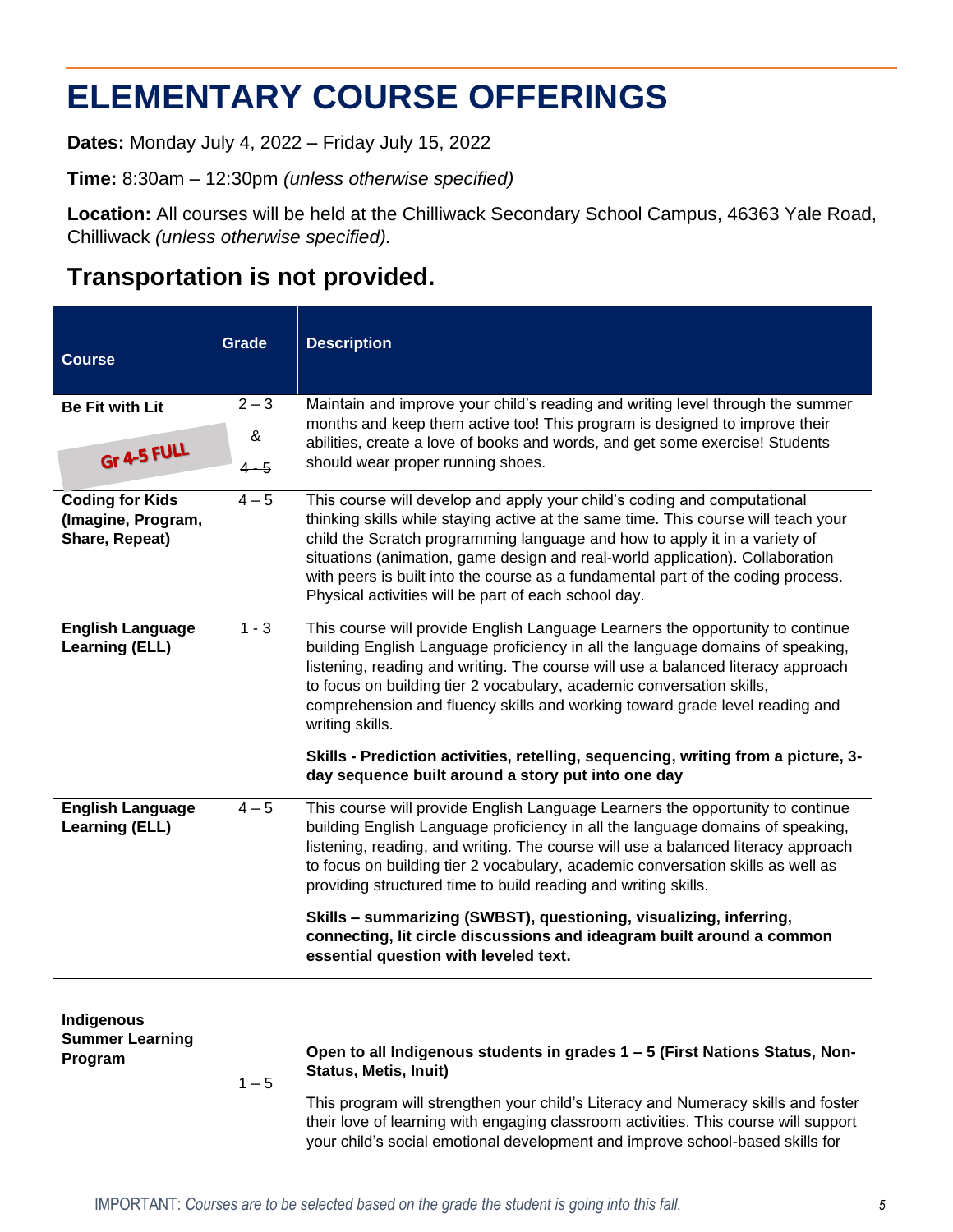|                                                                                |                | student success. In this setting, your child will build cultural connections by<br>exploring our community, learning outdoors, and participating in cultural<br>activities. This is an activity-based program which provides daily activities and<br>physical literacy education. Students should wear appropriate running shoes.   |
|--------------------------------------------------------------------------------|----------------|-------------------------------------------------------------------------------------------------------------------------------------------------------------------------------------------------------------------------------------------------------------------------------------------------------------------------------------|
|                                                                                |                | Strengthening Literacy and Numeracy skills through place-based instruction and<br>programming. Utilizing the First Peoples Principles of Learning, this place-based<br>approach immerses students in local culture, landscapes and experiences that<br>will provide an engaging experience to enhance literacy and numeracy skills. |
|                                                                                |                | <b>TIME: TBD</b>                                                                                                                                                                                                                                                                                                                    |
|                                                                                |                | <b>LOCATION:</b>                                                                                                                                                                                                                                                                                                                    |
|                                                                                |                | <b>North Side Cohort: TBA for Community</b><br><b>South Side Cohort: TBA for Community</b><br>$\bullet$                                                                                                                                                                                                                             |
| <b>Math on the Move</b>                                                        | $2 - 3$        | Strengthen your child's basic math and problem-solving skills to help prepare                                                                                                                                                                                                                                                       |
|                                                                                | &              | them for the next grade. These classes are engaging and include physical<br>activity to make math fun. Students should wear proper running shoes.                                                                                                                                                                                   |
|                                                                                | $4 - 5$        |                                                                                                                                                                                                                                                                                                                                     |
| <b>Reading Rangers</b>                                                         | $2 - 3$        | Reading Rangers will provide students with the early reading skills to learn and<br>incorporate strategies. Physical activity will be a daily part of this course. Only<br>students recommended by their School Based Team will be accepted. Two<br>cohorts will be offered:                                                        |
|                                                                                |                | Cohort 1: PM Benchmark of 16 or lower                                                                                                                                                                                                                                                                                               |
|                                                                                |                | Cohort 2: PM Benchmark of 16 or higher                                                                                                                                                                                                                                                                                              |
| The 3 R's on the<br>Move: (Reading /<br>Writing / Math and<br><b>Movement)</b> | 1              | This course has been designed to meet the specific needs of students entering<br>or just finishing Grade 1. Focus is on developing foundation skills in Mathematics<br>and Literacy, with some physical activity too! Students should wear proper<br>running shoes.                                                                 |
| The 3 R's on the<br>Move: (Reading /<br>Writing / Math and<br>Movement)        | $\overline{2}$ | This course has been designed to meet the specific needs of students entering<br>or just finishing Grade 2. Focus is on developing foundation skills in Mathematics<br>and Literacy, with some physical activity too! Students should wear proper<br>running shoes.                                                                 |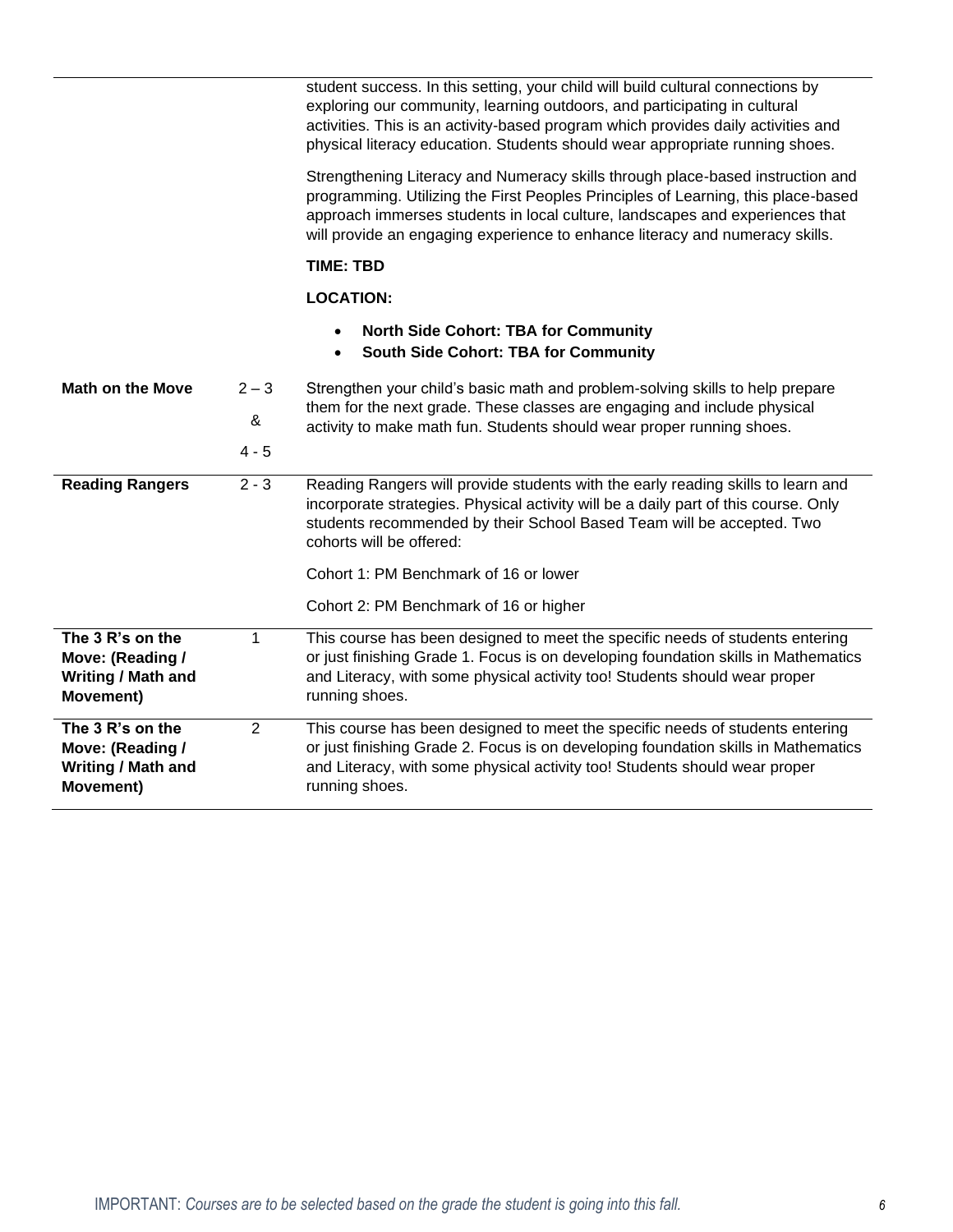## **MIDDLE COURSE OFFERINGS**

**Dates:** Monday July 4, 2022 – Friday July 15, 2022 *(unless otherwise specified)*

**Time:** 8:30am – 12:30pm *(unless otherwise specified)*

**Location:** All courses will be held at the Chilliwack Secondary School Campus, 46363 Yale Road, Chilliwack *(unless otherwise specified).*

### **Transportation is not provided.**

| <b>Course</b>                         | <b>Grade</b> | <b>Description</b>                                                                                                                                                                                                                                                                                                                                                                                                                                                                                                                                                                                                                                                                                                                                           |
|---------------------------------------|--------------|--------------------------------------------------------------------------------------------------------------------------------------------------------------------------------------------------------------------------------------------------------------------------------------------------------------------------------------------------------------------------------------------------------------------------------------------------------------------------------------------------------------------------------------------------------------------------------------------------------------------------------------------------------------------------------------------------------------------------------------------------------------|
| <b>Band</b>                           | $6 - 8$      | In this course, attention is focused on introductory music fundamentals, technical<br>achievement and acquisition of performance and rehearsal skills through<br>exposure to a variety of literature. This course is ideal for students who wish to<br>extend their knowledge, understanding and appreciation of music by learning to<br>play an instrument. No previous experience is required. For this Summer<br>Learning course, the student is expected to furnish his or her own instrument<br>and method book. After-school rehearsal will be required of students. Physical<br>activity will also be part of each day.                                                                                                                               |
| <b>Digital Literacy and</b><br>Coding | $6 - 8$      | Students will develop and apply coding and computational thinking skills in an<br>engaging and hands-on learning environment. Collaboration with peers will be<br>built into the course as it is a fundamental part of the coding process. Each day<br>will be a combination of hands on learning and physical activity.                                                                                                                                                                                                                                                                                                                                                                                                                                     |
| <b>Fine Arts</b>                      | $6 - 8$      | This course offers students skills in drawing and design, and introduces them to<br>art appreciation, crafts, and painting. Physical activity will also be part of each<br>day.                                                                                                                                                                                                                                                                                                                                                                                                                                                                                                                                                                              |
| Summit (gr. 8)                        | 8            | This course is delivered in a cross-curricular project-based learning format that<br>provides students with an opportunity to develop skills and meet learning<br>outcomes. Students will work with teachers and student mentors on cross-<br>curricular projects or inquiries designed to cover the essential learning objectives<br>in the core academic subjects (math, science, English, and social studies). The<br>day will be split into project-based inquiry, and physical activities such as minor<br>games, field trips, hiking etc. The goal is to improve student engagement, and<br>create an appreciation of a healthy, balanced lifestyle, all while meeting the<br>learning outcomes of the course!<br>For students currently in grade 8.   |
| <b>Summit (Micro)</b>                 | $6 - 7$      | This course is delivered in a cross-curricular project-based learning format that<br>provides students with an opportunity to develop skills and meet learning<br>outcomes within 40 hours (2 weeks) of instruction. Students will work with<br>teachers and student mentors on cross-curricular projects or inquiries designed<br>to cover the essential learning objectives in the core academic subjects (math,<br>science, English, and social studies). The day will be split into project-based<br>inquiry, and physical activities such as minor games, field trips, hiking etc. The<br>goal is to improve student engagement, and create an appreciation of a healthy,<br>balanced lifestyle, all while meeting the learning outcomes of the course! |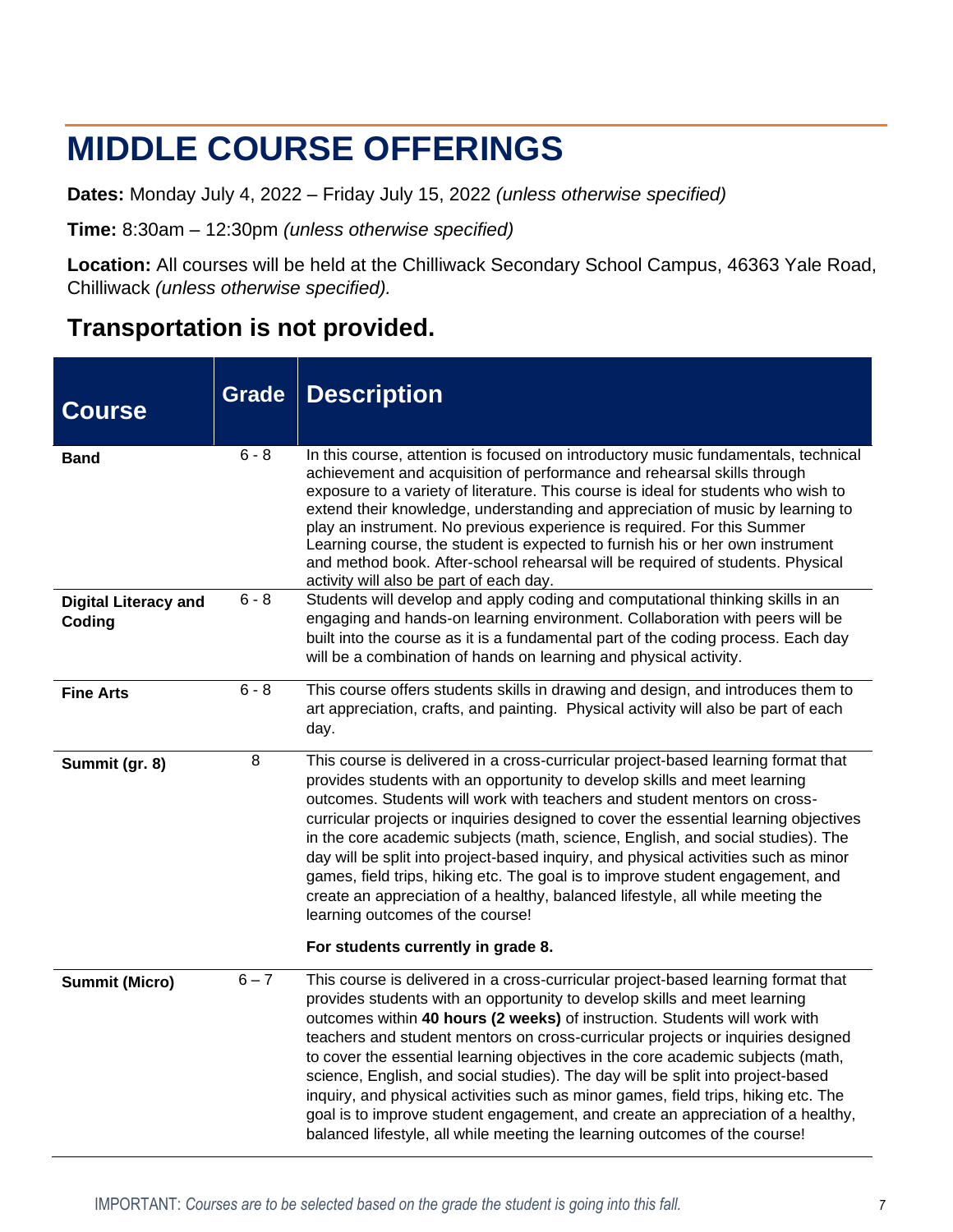| and concepts in the areas of Literacy and Numeracy they can expect to see in<br>their first year at Middle School. | expect in Middle<br>and using a planner. Students will learn about various school supports, their<br>School<br>roles, and how to access these. Students will continue to hone their student skills<br>including organizational skills, prioritizing, managing deadlines), study skills (note<br>taking, test taking), technology skills (accessing and sending emails, using<br>Microsoft Office), and media literacy skills. Students will also preview key themes | This course will support learners in developing skills needed for a successful<br>6<br><b>Transitional</b><br>transition to Middle School. Students will become proficient in reading a student<br><b>Sampler: What to</b><br>timetable, using a combination lock, navigating hallways, organizing a binder, |
|--------------------------------------------------------------------------------------------------------------------|---------------------------------------------------------------------------------------------------------------------------------------------------------------------------------------------------------------------------------------------------------------------------------------------------------------------------------------------------------------------------------------------------------------------------------------------------------------------|--------------------------------------------------------------------------------------------------------------------------------------------------------------------------------------------------------------------------------------------------------------------------------------------------------------|
|--------------------------------------------------------------------------------------------------------------------|---------------------------------------------------------------------------------------------------------------------------------------------------------------------------------------------------------------------------------------------------------------------------------------------------------------------------------------------------------------------------------------------------------------------------------------------------------------------|--------------------------------------------------------------------------------------------------------------------------------------------------------------------------------------------------------------------------------------------------------------------------------------------------------------|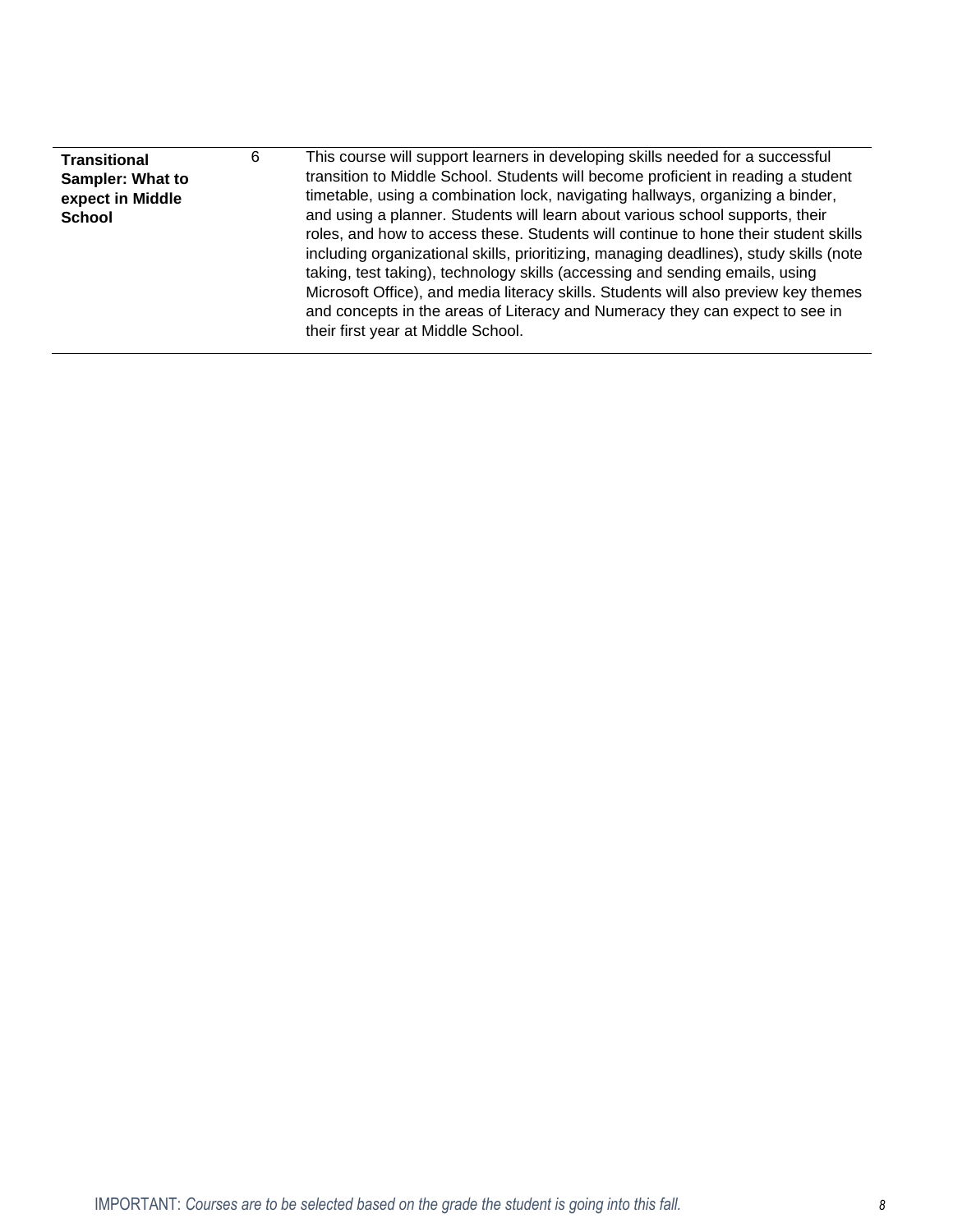## **SECONDARY COURSE OFFERINGS**

**Dates:** July 4 – 29 (4 weeks)

**Grade 9:** 8:30am – 10:30am, 10:30am – 12:30pm *(unless otherwise specified)*

**Grade 10 – 12:** 8:30am – 12:30pm *(unless otherwise specified)*

**Location:** All courses will be held at the Chilliwack Secondary School Campus, 46363 Yale Road, Chilliwack *(unless otherwise specified).*

### **Transportation is not provided.**

| <b>Course</b>                                                             | Grade     | <b>Description</b>                                                                                                                                                                                                                                                                                                                                                                                                                                       |
|---------------------------------------------------------------------------|-----------|----------------------------------------------------------------------------------------------------------------------------------------------------------------------------------------------------------------------------------------------------------------------------------------------------------------------------------------------------------------------------------------------------------------------------------------------------------|
| Grade 10 - 12<br><b>Course Repair and</b><br><b>Recovery</b><br>(4 weeks) | $10 - 12$ | These courses are intended for students with 35% - 49%, to obtain credit<br>for courses they were unsuccessful in completing throughout the year.<br>Students may register for a maximum of 2 courses. SD 33 will update the<br>home school if a student meets the learning outcomes of the Recovery Program<br>and receives a passing grade. The homeschool will use this information to make<br>the appropriate placement for the 2022/23 school year. |
|                                                                           |           | English 10 (Composition, Literary Studies, Creative Writing, New Media)<br>English 11<br>$\bullet$<br><b>English Studies 12</b><br>Social Studies 10<br>$\bullet$<br>Workplace Math 10 and 11<br>Foundations of Math and Pre-Calculus 10<br>$\bullet$<br>Science 10<br>$\bullet$<br>Life Sciences 11<br>$\bullet$<br>Science for Citizens 11                                                                                                             |
| <b>Grade 9 Course</b><br><b>Completion</b><br>(4 weeks)                   | 9         | These courses are intended for students with 35% - 49%, to obtain credit<br>for courses they were unsuccessful in completing throughout the year.<br>Students may register for a maximum of 2 courses. Marks will be sent to the<br>homeschool for determination if sufficient outcomes have been met. The<br>following courses are offered:<br>English 9<br>Science 9<br>Math 9<br>Social Studies 9                                                     |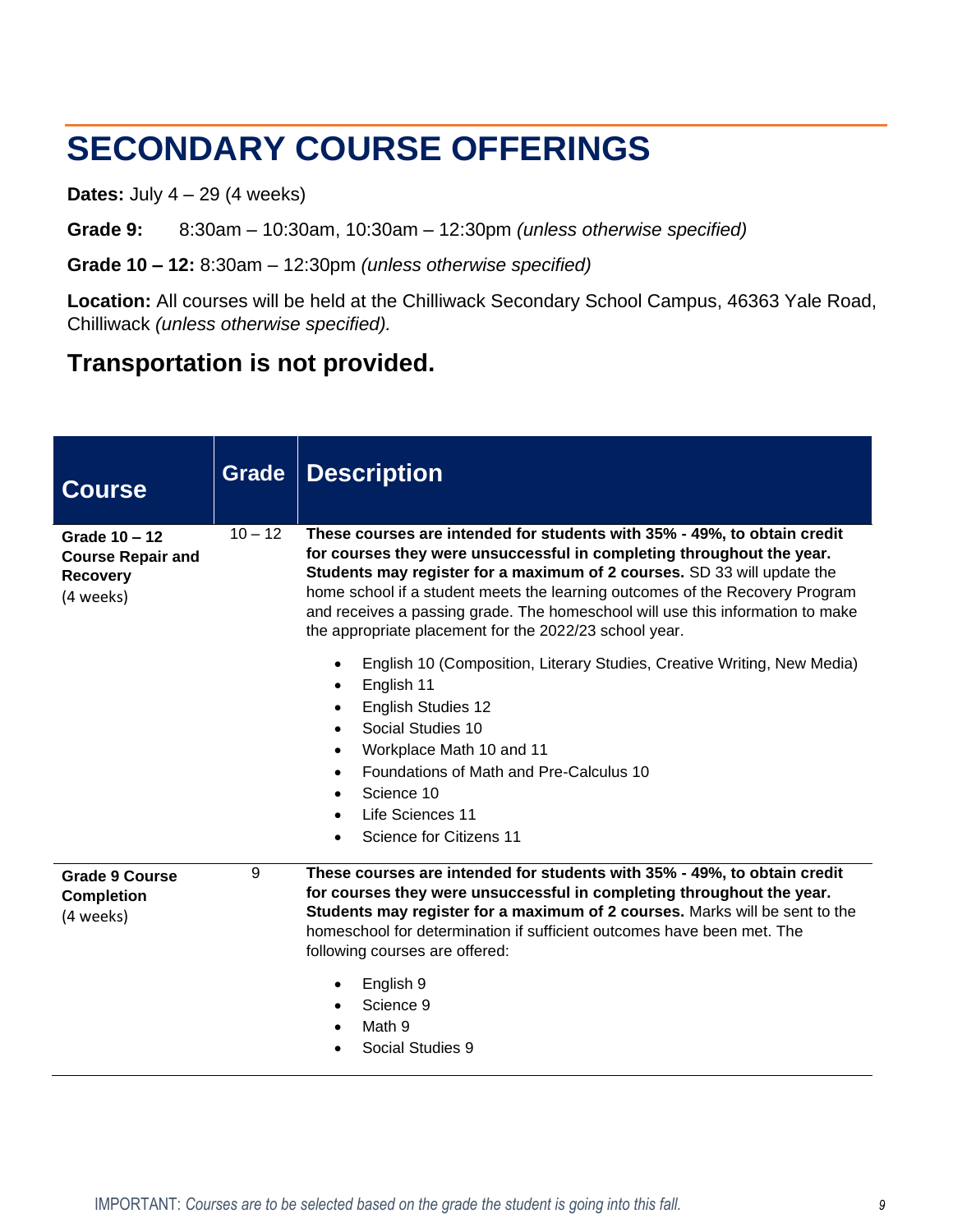| <b>Secondary Full</b><br><b>Credit Courses</b><br>(4 weeks)                                  | 10                         | Science 10<br>Social Studies 10<br>First Peoples English 12                                                                                                                                                                                                                                                                                                                                                                                                                                                                                                                                                                                                                                                                                                                                                                            |
|----------------------------------------------------------------------------------------------|----------------------------|----------------------------------------------------------------------------------------------------------------------------------------------------------------------------------------------------------------------------------------------------------------------------------------------------------------------------------------------------------------------------------------------------------------------------------------------------------------------------------------------------------------------------------------------------------------------------------------------------------------------------------------------------------------------------------------------------------------------------------------------------------------------------------------------------------------------------------------|
| <b>Transitional</b><br>Sampler: What to<br>expect in<br><b>Secondary School</b><br>(2 weeks) | 9<br>$8:30am -$<br>12:30pm | This course will support learners in developing skills needed for a successful<br>transition to Secondary School. Students will become proficient in reading a<br>student timetable, using a combination lock, navigating hallways. Students will<br>learn about various school supports, their roles, and how to access these<br>supports. Students will continue to hone their student skills including<br>organizational skills, prioritizing, managing deadlines), study skills (note taking,<br>test taking), technology skills (accessing and sending emails, using Microsoft<br>Office), online research skills, media literacy skills and communication skills.<br>Students will also preview key themes and concepts in the areas of Literacy and<br>Numeracy they can expect to see in their first year at Secondary School. |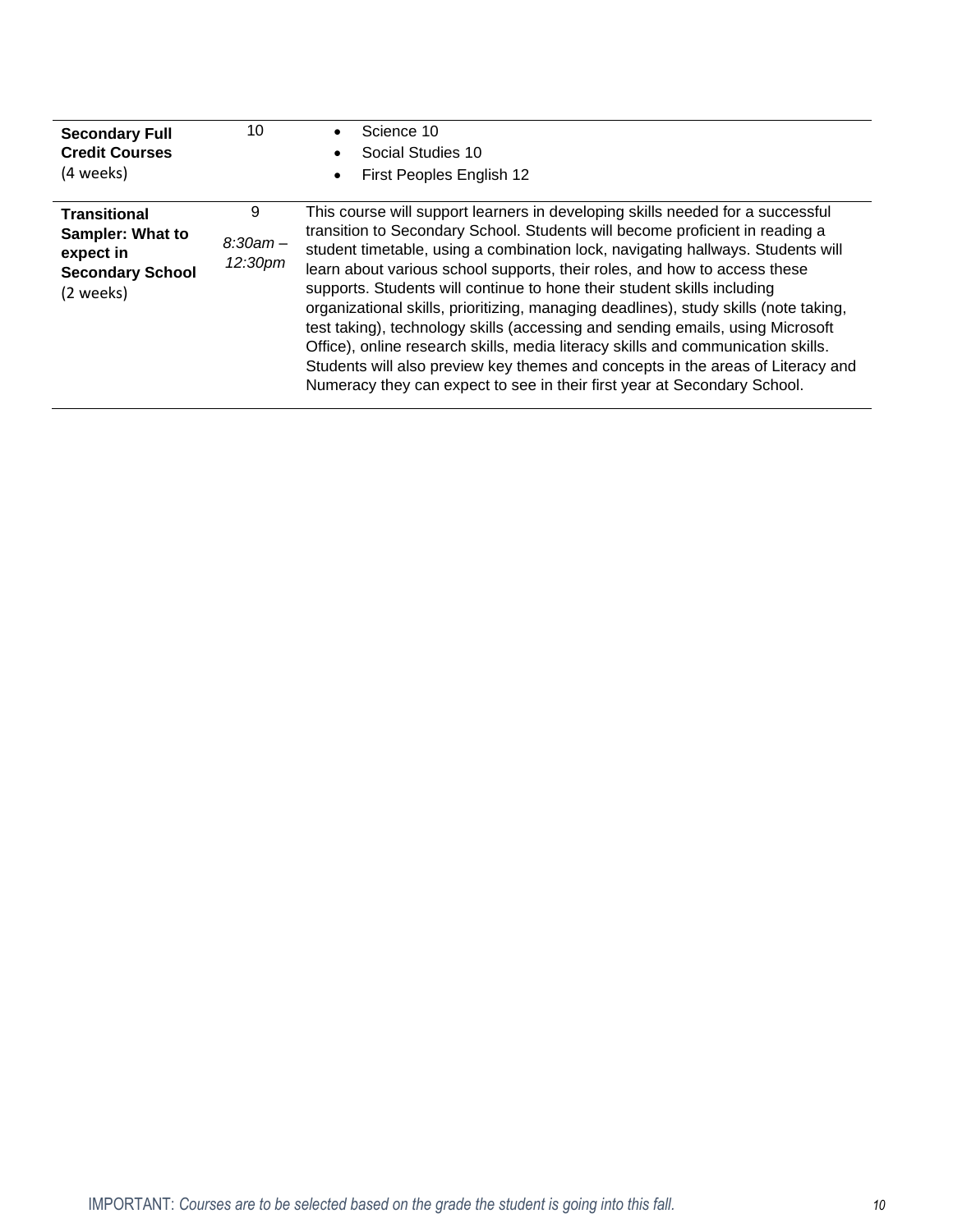# **OUTDOOR ADVENTURES**

| <b>Course</b>                                                                                | <b>Grade</b>            | <b>Description</b>                                                                                                                                                                                                                                                                                                                                                                                                                                                                                                                                                                                              |                                                                      |                                                                                                                                |                                         |
|----------------------------------------------------------------------------------------------|-------------------------|-----------------------------------------------------------------------------------------------------------------------------------------------------------------------------------------------------------------------------------------------------------------------------------------------------------------------------------------------------------------------------------------------------------------------------------------------------------------------------------------------------------------------------------------------------------------------------------------------------------------|----------------------------------------------------------------------|--------------------------------------------------------------------------------------------------------------------------------|-----------------------------------------|
| <b>Outdoor</b><br><b>Adventures (North</b><br>Side)<br>Apr 29: North Side<br>$Gr 2 - 3 FULL$ | $2 - 3$<br>&<br>$4 - 5$ | This course offers learners a chance to learn outside of the classroom (rain or<br>shine), explore their natural surroundings and develop a deeper appreciation for<br>the great outdoors while integrating numeracy and literacy. This program runs<br>three days each week outside, and two days in the classroom to reflect on their<br>outdoor experiences. The final day of their adventure, students will share their<br>learnings with classmates and parents. Transportation to all locations is the<br>responsibility of the parent/guardian.<br>Parks may include: Gwynn Vaughn, Island 22, Townsend. |                                                                      |                                                                                                                                |                                         |
|                                                                                              |                         | <b>Cohort</b>                                                                                                                                                                                                                                                                                                                                                                                                                                                                                                                                                                                                   | Week 1                                                               | Week 2                                                                                                                         | <b>Indoor School</b>                    |
|                                                                                              |                         | <b>North Side</b>                                                                                                                                                                                                                                                                                                                                                                                                                                                                                                                                                                                               | (July $4 - 8$ )                                                      | (July 11 – 15)<br><b>Fairfield Island Park</b>                                                                                 | <b>Days</b><br><b>CSS</b>               |
|                                                                                              |                         |                                                                                                                                                                                                                                                                                                                                                                                                                                                                                                                                                                                                                 |                                                                      | (Tues/Wed/Thurs)                                                                                                               | *Mon/Fri                                |
|                                                                                              |                         | 12:30pm                                                                                                                                                                                                                                                                                                                                                                                                                                                                                                                                                                                                         |                                                                      | *The first and last day of this course will be held at CSS 8:30am -                                                            |                                         |
| Outdoor<br><b>Adventures (South</b><br>Side)                                                 | $2 - 3$<br>&<br>$4 - 5$ | This course offers learners a chance to learn outside of the classroom (rain or<br>shine), explore their natural surroundings and develop a deeper appreciation for<br>the great outdoors, all while integrating numeracy and literacy! This program<br>runs three days each week outside, and two days in the classroom to reflect on<br>outdoor experiences. The final day of their adventure, students will share their<br>learnings with classmates and parents. Transportation to all locations is the<br>responsibility of the parent/guardian.<br>Parks may include: Sardis Sports Park                  |                                                                      |                                                                                                                                |                                         |
|                                                                                              |                         | <b>Cohort</b>                                                                                                                                                                                                                                                                                                                                                                                                                                                                                                                                                                                                   | Week 1                                                               | Week 2                                                                                                                         | <b>Indoor School</b>                    |
|                                                                                              |                         | <b>South Side</b>                                                                                                                                                                                                                                                                                                                                                                                                                                                                                                                                                                                               | $(July 4 - 8)$<br><b>Blue Heron</b><br><b>Reserve</b><br>(Wed & Fri) | (July 11 – 15)<br><b>Sardis Park</b><br>(Mon, Wed, Fri)<br>*The first and last day of this course will be held at CSS 8:30am - | <b>Days</b><br><b>CSS</b><br>*Tues/Thur |
|                                                                                              |                         | 12:30pm                                                                                                                                                                                                                                                                                                                                                                                                                                                                                                                                                                                                         |                                                                      |                                                                                                                                |                                         |
| Outdoor<br><b>Adventures (North</b><br>Side)                                                 | $6 - 8$                 | This course offers learners a chance to learn outside of the classroom (rain or<br>shine), explore their natural surroundings and develop a deeper appreciation for<br>the great outdoors while integrating numeracy and literacy. This program runs<br>three days each week outside, and two days in the classroom to reflect on their<br>outdoor experiences. The final day of their adventure, students will share their<br>learnings with classmates and parents. Transportation to all locations is the<br>responsibility of the parent/guardian.<br>Parks may include: Gwynn Vaughn, Island 22, Townsend. |                                                                      |                                                                                                                                |                                         |
|                                                                                              |                         | <b>Cohort</b>                                                                                                                                                                                                                                                                                                                                                                                                                                                                                                                                                                                                   | Week 1                                                               | Week <sub>2</sub>                                                                                                              | <b>Indoor School</b>                    |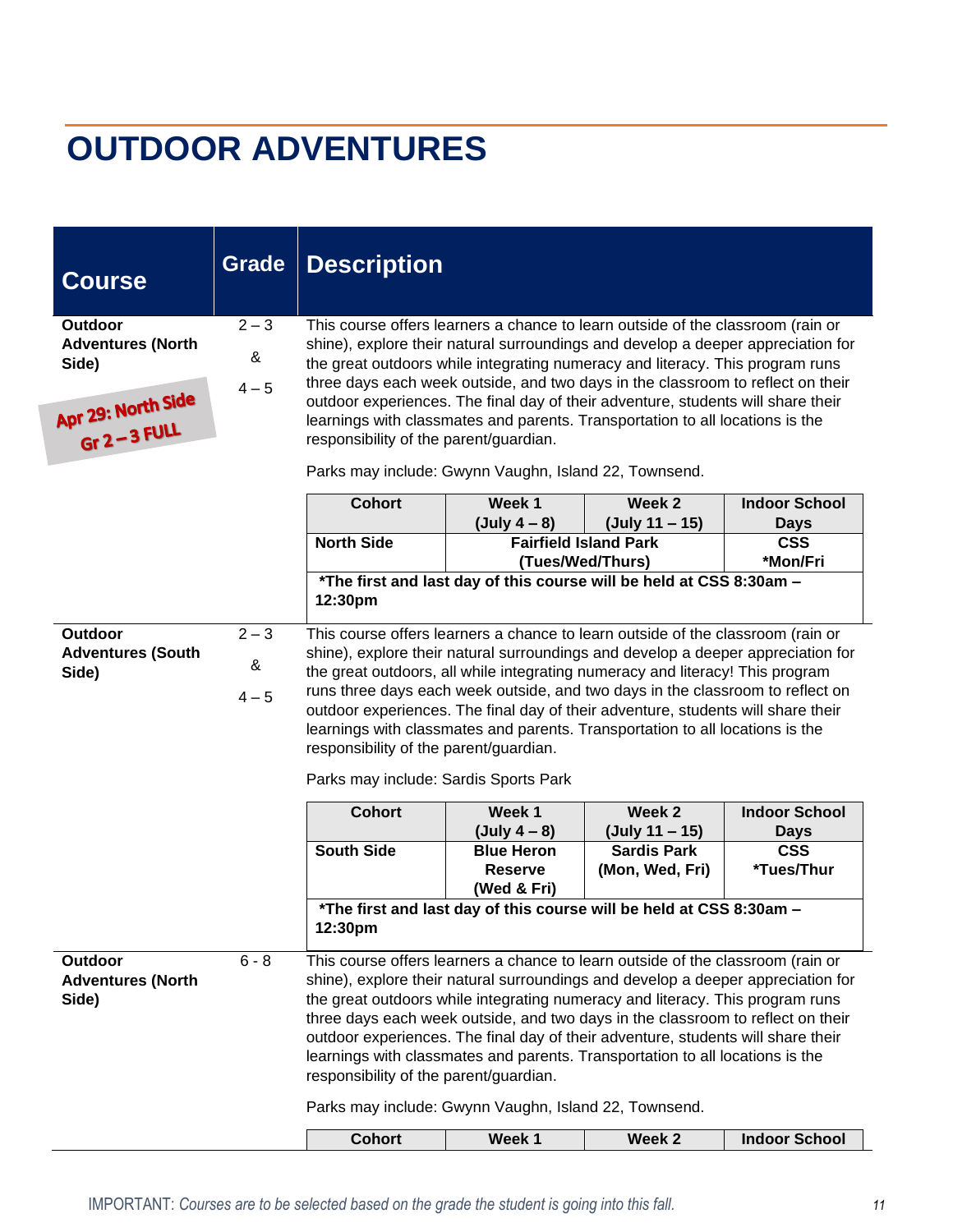|                                              |         |                                                                                                                                                                                                                                                                                                                                                                                                                                                                                                                                                                                                | (July $4 - 8$ )                                                     | (July 11 – 15)     | <b>Days</b> |
|----------------------------------------------|---------|------------------------------------------------------------------------------------------------------------------------------------------------------------------------------------------------------------------------------------------------------------------------------------------------------------------------------------------------------------------------------------------------------------------------------------------------------------------------------------------------------------------------------------------------------------------------------------------------|---------------------------------------------------------------------|--------------------|-------------|
|                                              |         | <b>North Side</b>                                                                                                                                                                                                                                                                                                                                                                                                                                                                                                                                                                              | <b>Fairfield Island Park</b><br><b>CSS</b>                          |                    |             |
|                                              |         |                                                                                                                                                                                                                                                                                                                                                                                                                                                                                                                                                                                                |                                                                     | (Tues/Wed/Thurs)   | *Mon/Fri    |
|                                              |         |                                                                                                                                                                                                                                                                                                                                                                                                                                                                                                                                                                                                | *The first and last day of this course will be held at CSS 8:30am - |                    |             |
|                                              |         | 12:30 <sub>pm</sub>                                                                                                                                                                                                                                                                                                                                                                                                                                                                                                                                                                            |                                                                     |                    |             |
|                                              |         |                                                                                                                                                                                                                                                                                                                                                                                                                                                                                                                                                                                                |                                                                     |                    |             |
| Outdoor<br><b>Adventures (South</b><br>Side) | $6 - 8$ | This course offers learners a chance to learn outside of the classroom (rain or<br>shine), explore their natural surroundings and develop a deeper appreciation for<br>the great outdoors, all while integrating numeracy and literacy! This program<br>runs three days each week outside, and two days in the classroom to reflect on<br>outdoor experiences. The final day of their adventure, students will share their<br>learnings with classmates and parents. Transportation to all locations is the<br>responsibility of the parent/guardian.<br>Parks may include: Sardis Sports Park |                                                                     |                    |             |
|                                              |         | <b>Indoor School</b><br><b>Cohort</b><br>Week 1<br>Week 2                                                                                                                                                                                                                                                                                                                                                                                                                                                                                                                                      |                                                                     |                    |             |
|                                              |         |                                                                                                                                                                                                                                                                                                                                                                                                                                                                                                                                                                                                | (July $4 - 8$ )                                                     | (July 11 – 15)     | <b>Days</b> |
|                                              |         | <b>South Side</b>                                                                                                                                                                                                                                                                                                                                                                                                                                                                                                                                                                              | <b>Blue Heron</b>                                                   | <b>Sardis Park</b> | <b>CSS</b>  |
|                                              |         |                                                                                                                                                                                                                                                                                                                                                                                                                                                                                                                                                                                                | <b>Reserve</b>                                                      | (Mon, Wed, Fri)    | *Tues/Thur  |

**(Wed & Fri)**